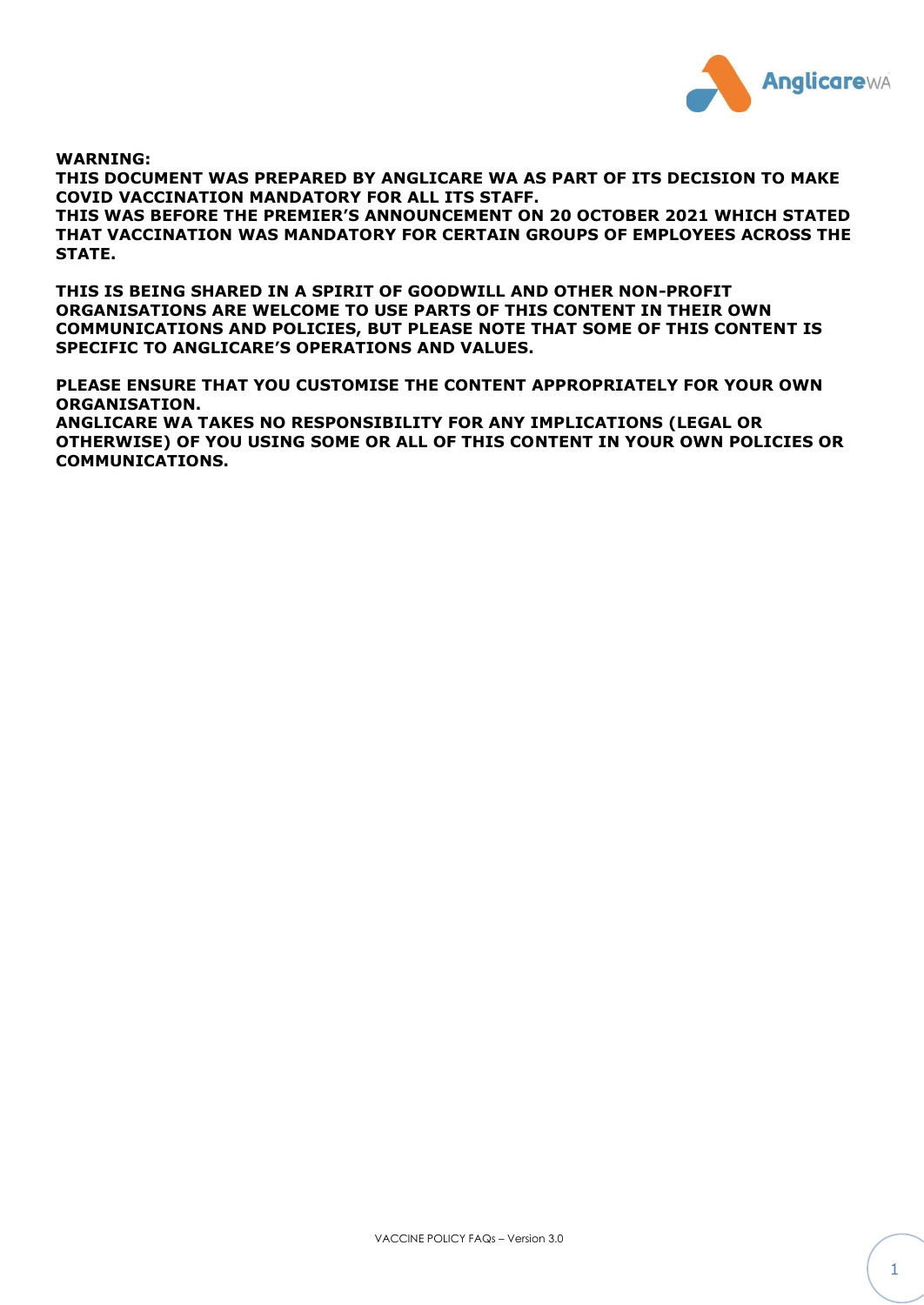

# **Workforce FAQ** ➔ **COVID-19 VACCINATION POLICY**

**Version** 3.0

**Date** 21 October 2021

# **1. Why is Anglicare WA introducing this policy now?**

From the outset of the COVID-19 pandemic, Anglicare WA's response plan has centred on ensuring the health, safety and wellbeing of our employees, volunteers, contractors, and clients as well as doing what we can to slow the community spread of the virus. In the current environment and considering vaccination as part of our overall COVID-19 risk mitigation plan, we view that:

- **Our Work:** We do essential work with vulnerable people.
- **Purpose and Values:** Core to our purpose and values, we are deeply committed to keeping our people, clients and communities as safe as possible.
- **Delta Impact:** Planning for the impact of the Delta strain of COVID-19 dramatically impacts our response planning, it's a "game changer" and our COVID-19 plans must consider vaccines as a response tool (of many).
- **Vaccine conditional requirement already applies to some workers:** Public health orders already place a requirement on parts of our workforce to be vaccinated, this is likely to extend to more roles and locations.
- **Vaccine effectiveness reduces risk:** The data, science, research, and international case evidence confirms that vaccines are "incredibly effective, especially in protecting against severe disease and death".<sup>1</sup>
- **Vaccines crucial to safety:** In our opinion and based on the advice of experts, a fully vaccinated workforce is the safest option for our people, our clients, our communities, and the overall health system which supports everyone.
- **We have to take a lead:** In the absence of government direction, Anglicare WA must be gutsy and courageous and take a lead on this.

# **2. When am I required to be Vaccinated as a condition of my employment?**

Our timeframes for COVID-19 vaccination requirement to attend workplaces align with current Tier 3 Government Public Health Orders:

- ➢ Confirmation of 1st dose vaccination by **1 December 2021**
- ➢ Confirmation of 2nd dose vaccination **1 January 2021**

However, workers may be required to be vaccinated earlier if required by a PHO.

<sup>&</sup>lt;sup>1</sup> Brendan Crabb, CEO of the Burnet Institute and Mike Toole, medical epidemiologist, the Burnet Institute, 30 September [2021](https://www.theage.com.au/national/victoria/overnight-spike-in-victorian-cases-another-hard-covid-19-lesson-20210930-p58w6o.html?fbclid=IwAR3Lv1WmKiEYfxPglJcLnau2cjePO23zy0QTTtf8bKr6shqWsr7uoqIhl1I)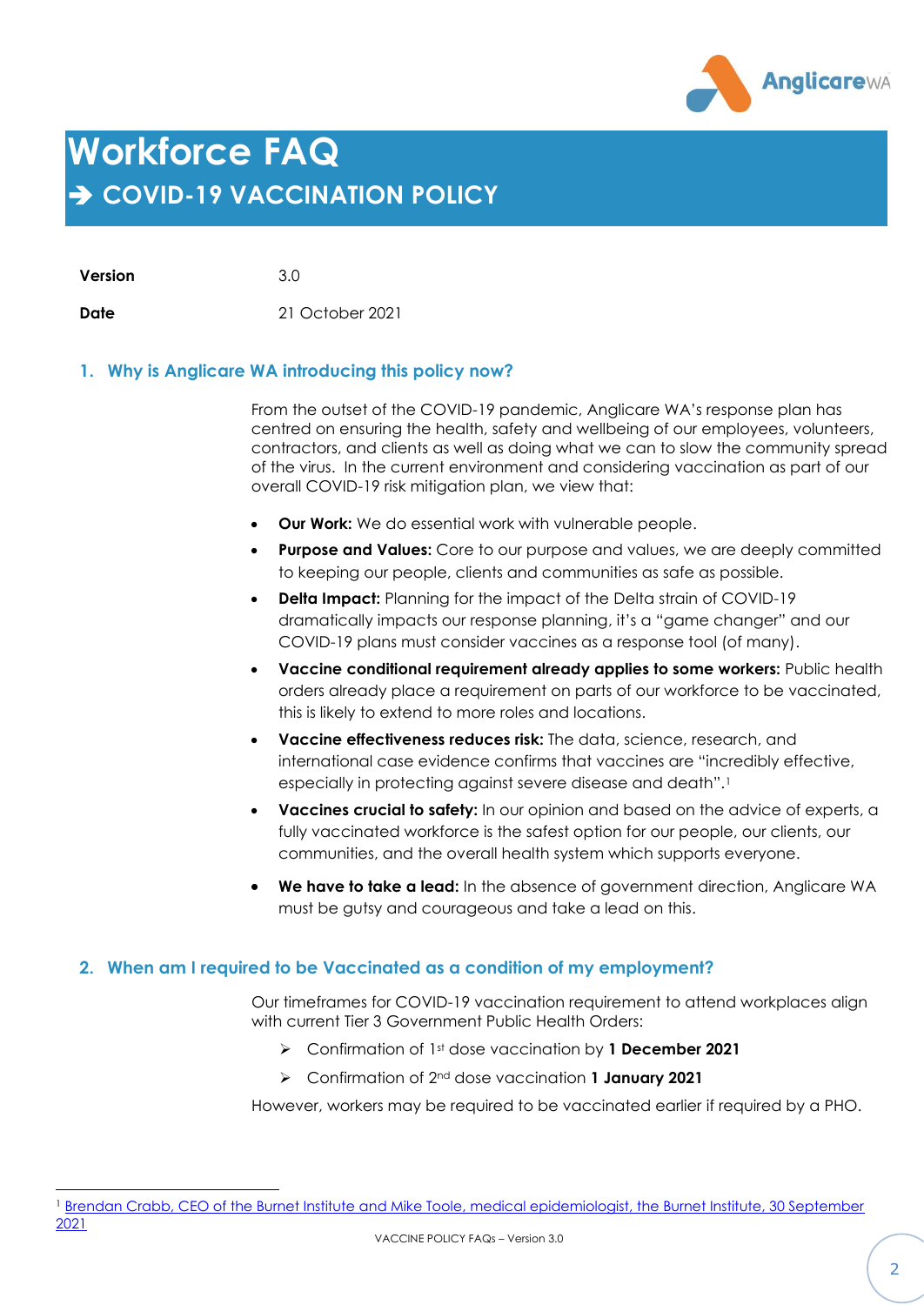

# **3. Is it legal to make COVID-19 a conditional requirement for Workers to attend an Anglicare WA workplace?**

Yes.

This is a lawful and reasonable workplace direction.

Other legal considerations include privacy considerations, (requesting and storing sensitive personal information), discrimination considerations as well as Anglicare WA's obligations under work, health and safety legislation.

We confirm we meet legal obligations across all these parameters.

## **4. How is this COVID-19 Vaccine policy 'Fiercely Inclusive'?**

The COVID-19 Vaccine policy has been considered through the lens of all our values along with moral and ethical considerations.

And it has been a very difficult decision, there was a need to weigh up several sensitive and conflicting factors.

Anglicare WA is an organisation that is proud to be fiercely inclusive – supporting every Worker to bring their whole selves to work. As an organisation we believe inclusion is about being open minded and tolerant, supporting every Worker to freely express themselves and to acknowledge our differences.

Inclusion also means creating a work environment where the actions and beliefs of any of us do not present a risk of harm to others.

Our overarching priority is to take any steps to ensure that our people, our clients and our communities are as safe as possible. COVID-19 Vaccination is proven to reduce severity of illness, reduce hospitalisation and most importantly reduce the number of people who die. We acknowledge some of our people may not share this view. However, the COVID-19 Vaccine is overwhelmingly supported by expert medical advice and requiring vaccination as a condition of entering our workplaces aids in ensuring the organisation continues to provide a work environment that protects our people, clients and communities from the harm of COVID-19.

Ultimately, we need to exercise our social responsibility and contribute to reducing deaths in the community.

#### **5. Does this mean other vaccines (Hepatitis, Flu etc) will be a conditional requirement?**

No.

The COVID-19 virus is an extreme health crisis which requires consideration of previously regarded extreme measures to combat.

### **6. Will this policy apply to booster shots in the future as well?**

Yes, the policy requires people to have full COVID-19 Vaccination as per public health guidelines including booster shots where required.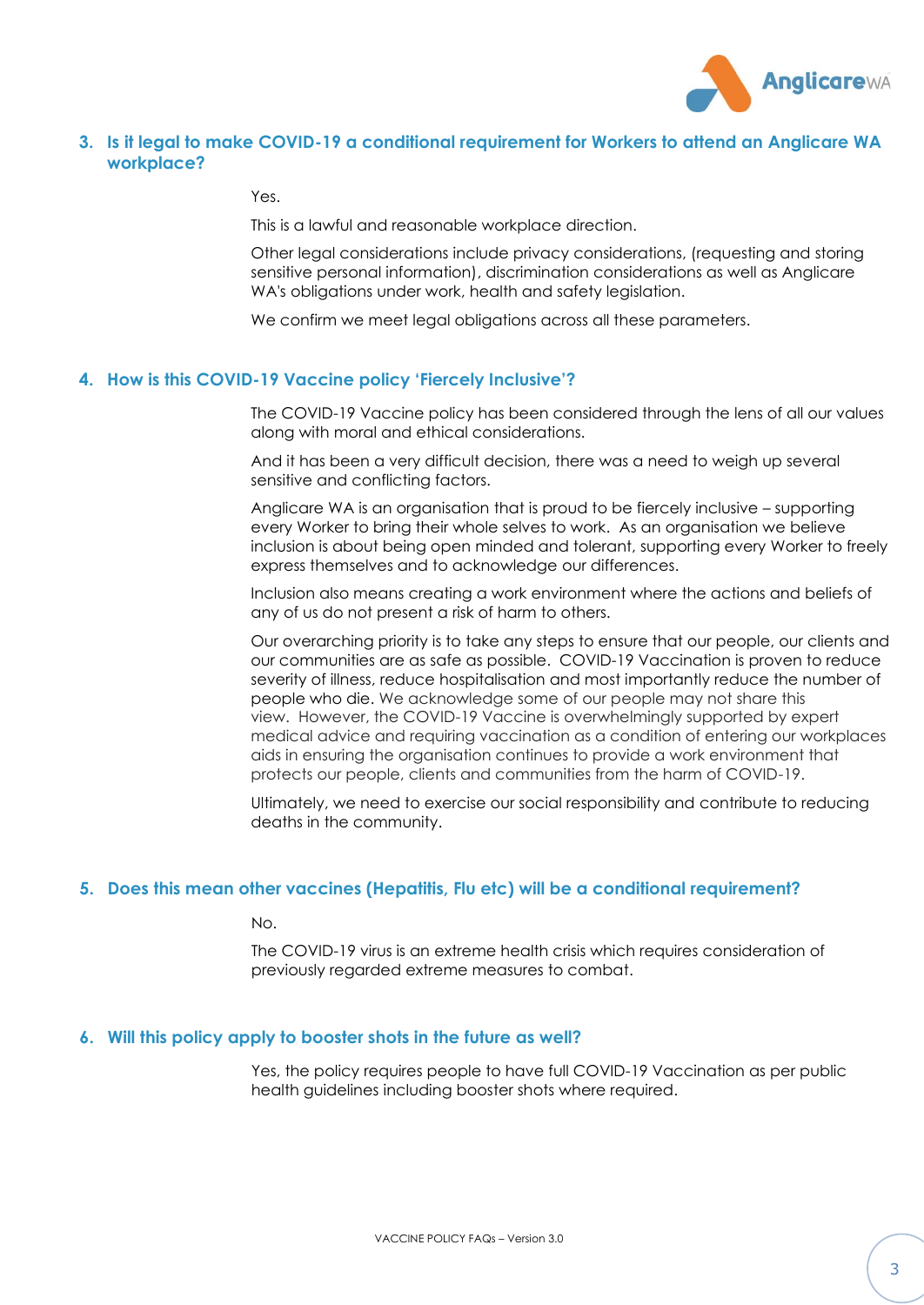

# **7. What do I do if I wish to request an Exemption from having a COVID-19 vaccination**

Anglicare WA recognises that there may be circumstances which prevent a Worker from being able to comply with the vaccination policy, for example where a medical contraindication makes it unsafe for a Worker to get the vaccine.

Anglicare WA will consider and discuss those circumstances with individuals and determine whether an exemption can be provided.

Should you wish to apply for an Exemption, you need to:

- Make an application to Anglicare WA [\(osh@anglicarewa.org.au\)](mailto:osh@anglicarewa.org.au) detailing your request for Exemption, together with all relevant supporting documentation, ensuring that your manager is also aware of your application.
- Requests for exemption should be submitted **by 19 November 2021** to allow time for consideration prior to the first dose deadline of 1 December 2021.

Once your application has been received, Anglicare WA will assess the request on a case-by-case basis and may request additional information from you as part of the assessment.

Anglicare WA reserves the right to contact the issuing medical practitioner to verify the authenticity of any such documents provided.

## **8. What do I do if I wish to request an Exception from having a COVID-19 vaccination**

Some people may not qualify for an exemption on medical grounds or relating to protected factors (e.g. religion, disability etc) but have made a choice not to get the COVID-19 vaccine.

In some limited circumstances, people may be granted an Exception from being fully vaccinated.

Should you wish to apply for an Exception, you need to:

- Make an application to Anglicare WA [\(osh@anglicarewa.org.au\)](mailto:osh@anglicarewa.org.au) outlining your request for Exception, ensuring that your manager is also aware of your application.
- Requests for exception should be submitted by **19 November 2021** to allow time for consideration prior to the first dose deadline of 1 December 2021.

Requests for Exception will be assessed on a case-by-case basis.

The following will be considered when assessing Exception applications:

- Is there a current **Public Health Order** which covers the scope of the role (if yes, Anglicare WA will be guided by the PHO as to whether an exception can be granted)?
- Is there an **inherent requirement** of the role to **attend Anglicare WA workplaces** noting that the definition of workplace includes anywhere a worker goes or likely to go in the course of their work, besides their home (if yes, it is unlikely an exception will be provided)?
- Is there an **inherent requirement** that you will **interact** (in real life) **with other people** in the course of your work (if yes, it is unlikely an exception will be provided)?
- Is the request for Exception for a **limited period** until full vaccination can be achieved for example, waiting for the appropriate time until a second dose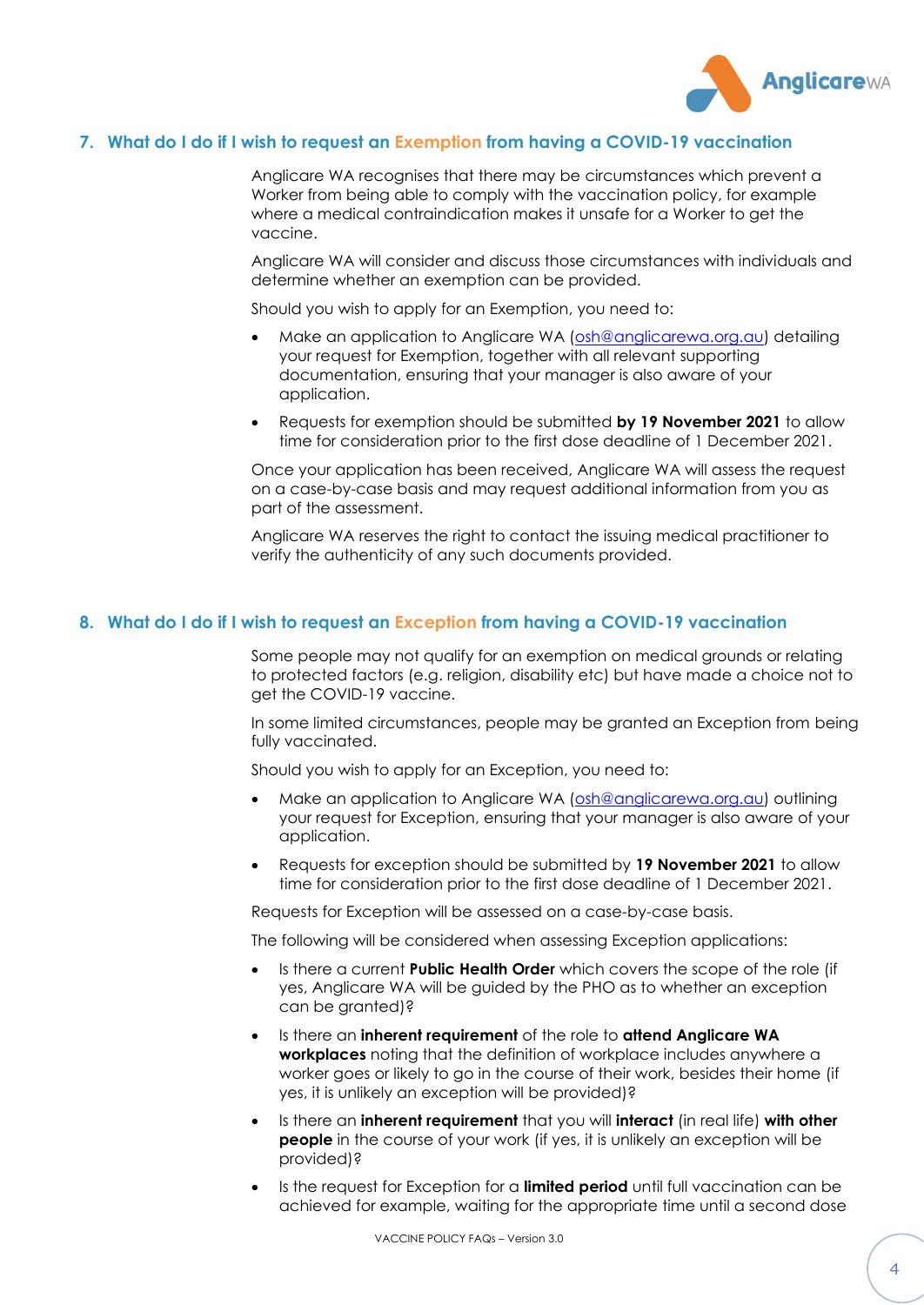

can be administered (if yes, there may be an opportunity to discuss leave options)?

• Can **adjustments** be made to the role such that no attendance at workplaces or working with others in real life is required (this is likely to be extremely rare at Anglicare WA, but will be considered on a case-by-case basis)?

Granting of Exceptions may change based on future Public Health Orders and/or the course of COVID-19 in the community and may require additional conditions/adjustments.

## **9. What assistance will be provided to support people to get vaccinated?**

Workers can discuss changes to their work times with their line manager to accommodate receiving the vaccine and we note that vaccine supply in most parts of Western Australia is currently extensive.

Anglicare WA encourages Workers to consult with their medical practitioner for advice and assistance.

People are also encouraged to talk to their line-manager and/or the Manager Safety, Health and Wellbeing for information on a range of COVID-19 Vaccination policy matters.

Workers may also utilise the Employee Assistance Program (1300 307 912)

Personal leave is available to part-time and full-time employees who may experience vaccine side-effects. If personal leave is exhausted, alternatives can be considered on a case-by-case basis.

# **10. What do I need to do to supply proof of my COVID-19 vaccination status?**

Vaccination Certification can be obtained through your MyGov account.

Complete the online form (here) to upload a copy of your Vaccination Certification.

#### **11. Will our clients also need to be fully vaccinated?**

We are carefully considering how we may best support clients – while keeping our workers (and their families) safe.

# **12. Will COVID-19 Vaccination be a condition of the recruitment process for all Anglicare WA employees and volunteers going forward?**

Yes, subject to any exemptions (medical grounds etc) supported with evidence.

#### **13. What if I choose not to get vaccinated? Will I lose my job?**

Whilst these Public Health Orders are in place, Anglicare WA cannot allow an unvaccinated Worker onto various sites. Additionally, Anglicare WA requires all of its Workers to be at least partially vaccinated by 1 December 2021 to enter a workplace. If a Worker declines to get vaccinated and does not fall within one of the limited exemptions, then ultimately, this may have consequences for ongoing employment if a Worker is unable to meet these requirements.